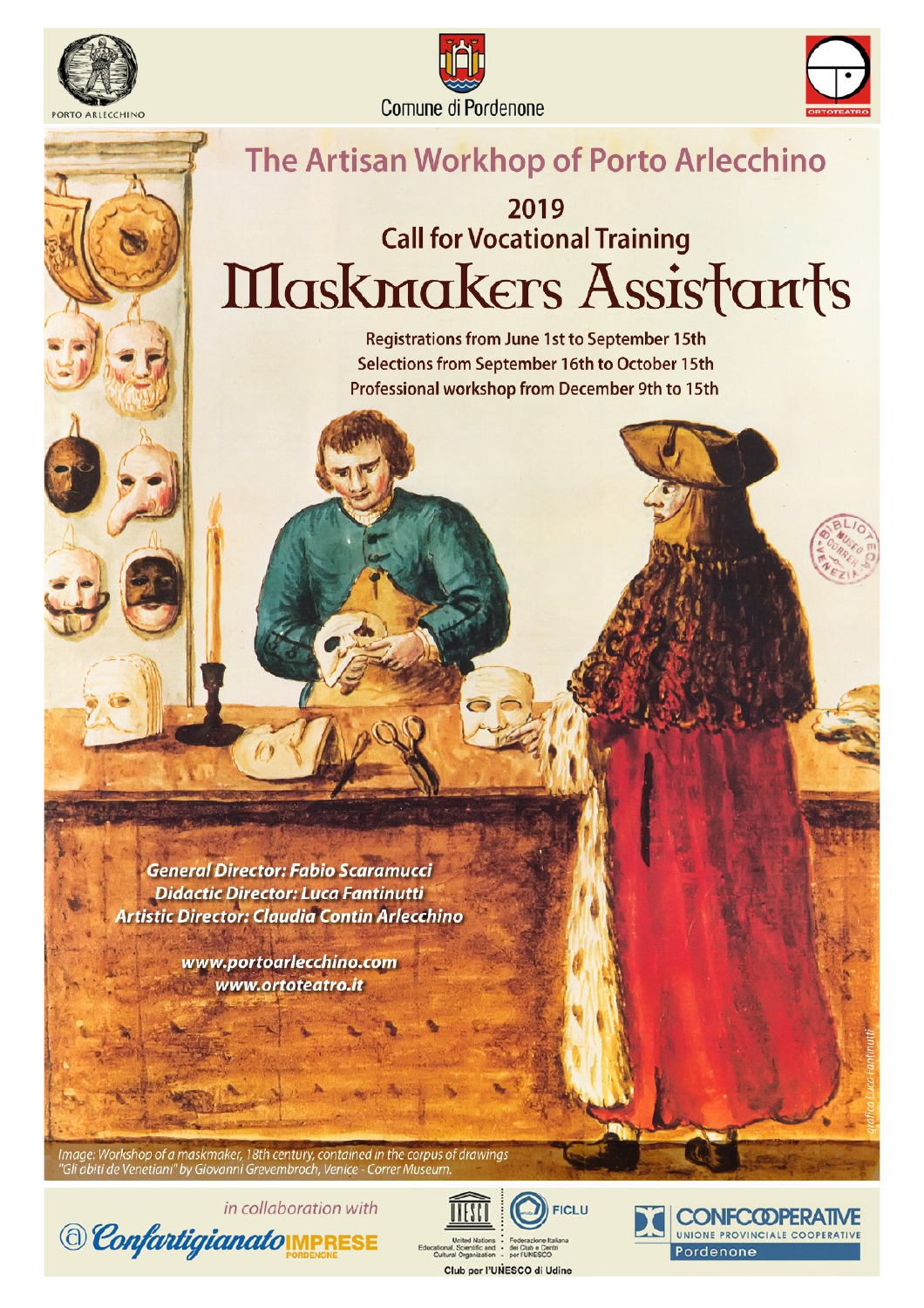





# **The Artisan Workhop of Porto Arlecchino**

**teachers: Claudia Contin Arlecchino, Luca Fantinutti and surprise guests**

*OPEN REGISTRATIONS from June 1 to September 15, 2019*

## **Call for Vocational Training Maskmakers Assistants**

### **December 9 to 15, 2019: Intensive 7 days full-immersion course**

at the Porto Arlecchino Laboratory Via Meduna, 61 - Pordenone (PN) Italy



*This is a vocational training initiative that aims to safeguard some ancient crafts for entertainment, which are "endangered", but which represent the excellence of craftsmanship in the history of Italian theater. This call is intended to contribute to the specific revaluation of the figure of the "Maskmaker", manufacturer of professional masks tailored for the actors of Commedia dell'Arte and other forms of Italian popular theater which became famous throughout the world from the sixteenth century.*

To facilitate the advanced training of mask-makers, the Porto Arlecchino workshop opens its doors to students who have already attended the specific Craft Ateliers in the last six years (starting in 2012) and who want to deepen their manual skills and knowledge of the manufacturing materials. The selected artists will have the opportunity to practice the different techniques of papier-mâché, matrices wood carving, leather modelling of Neutral masks and of Commedia dell'Arte masks, by training themselves on projects, matrices and professional casts from the collection of Porto Arlecchino and with the assistance of specialized Masters. Attendance at the laboratory is free.

The artifacts will remain in the property of Porto Arlecchino and will be supervised by the Teaching Commission in order to award a personalized Diploma, with evaluations on the results of each participant.

The initiative is made possible thanks to the collaboration between organizers, partners and patronage:

*Porto Arlecchino, Cooperativa Ortoteatro, Comune di Pordenone ConfArtigianato, ConfCooperative, Club for UNESCO - Udine*





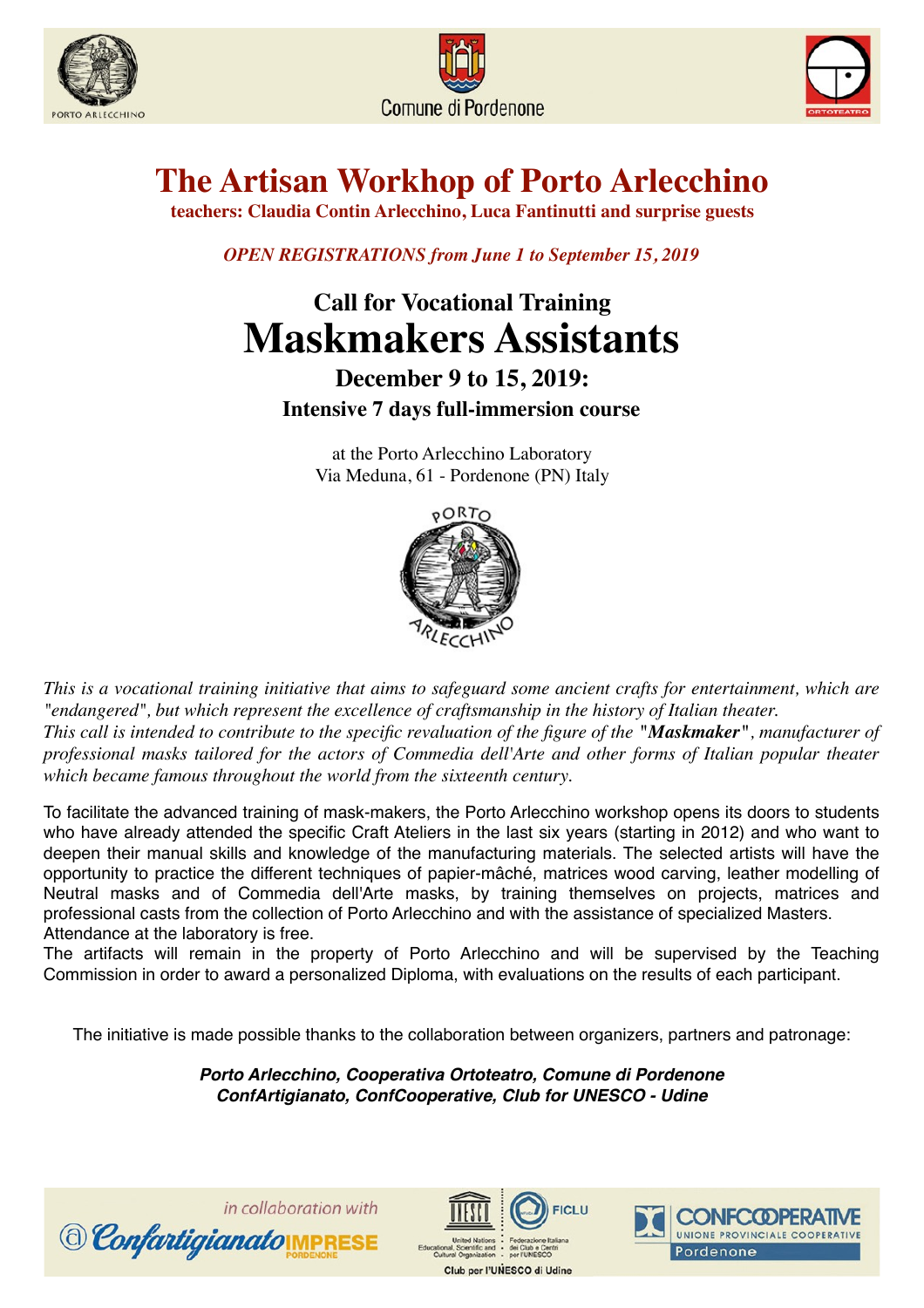





#### **Rules for registration:**

1) The request for participation in the 2019 Call for applications "La Bottega Artigiana di Porto Arlecchino" must be received by the Orthoteatro secretariat no later than 15 September 2019, by filling in the appropriate forms below: REQUEST FOR ASMISSION - RELEASE WAIVER FOR IMAGES - PRIVACY POLICY and enclosing all the required documentation: curriculum vitae, passport photo to be applied to the request, photocopy of the identity card signed at the bottom, receipt of the payment of the registration fee for the 2019 call for applications amounting to  $\in$  10.00, scanned certificates as in point 2.

2) The call is open to all those who have already attended, in recent years since 2012, at least 3 of the *Handicraft Workshops of Mask Construction in Porto Arlecchino.* In order to be admitted to the Vocational Training Call, a scanned copy of the original Attendance Certificates in their possession must be included with the application form.

3) The requests of the candidates will be evaluated and selected by the didactic committee, formed by Fabio Scaramucci, Roberta Tossutto, Clio Campagnola, Claudia Contin Arlecchino, Luca Fantinutti, Walter Broggini, Pietro Scrizzi.

4) A maximum of 12 participants will be selected from the requests received. They will be notified by 15 October 2019 and, upon written confirmation of their participation, will be included in the signatures book for December 2019.

5) The selected participants will have to attend the lessons of December 2019 at the Porto Arlecchino laboratory - Via Meduna 61 - 33170 Pordenone PN - Italy.

6) The secretariat of Ortoteatro will carry out the registration and insurance procedures of the participants.

7) The costs of board and lodging of participants from outside the province or abroad will be at their full charge: the organization is not responsible for the hospitality of the participants.

8) In December the "Artisan Workhop of Porto Arlecchino" will be open 8 hours a day for a total of 56 hours. The access of participants to the laboratory will be subject to the signing of their attendance, in and out; all those who total a minimum of 35 hours of active presence at the laboratory, will be evaluated by the Commission with the appropriate examination and may receive the Certificate of Professional Training of "Maskmaker Assistant" signed by the teachers and sponsored by the institutions that have already granted their mark as quality accreditation.

#### **Exceptions:**

The Commission may also extend the call to persons who, although not in possession of three official certificates from the Ateliers of Porto Arlecchino, can demonstrate that they have collaborated with Claudia Contin Arlecchino on the theme of mask-making in other places or contexts such as, for example:

- Workshops in Porto Arlecchino on commission from other artistic realities
- Commissions in Porto Arlecchino of masks for theater productions
- Advice from Porto Arlecchino near other mask-makers

For the sake of respect for the different "styles" and "secrets of the trade" we do not accept requests from students trained in other mask-makers or other mask workshops, unless the same applicants have already collaborated in some way with Claudia Contin Arlecchino in agreement and with the approval of their other **Masters** 

Club per l'UNESCO di Udine

**FICLU** 

**ONFCCOPERATI** 

UNIONE PROVINCIALE COOPERATIVE

Pordenone

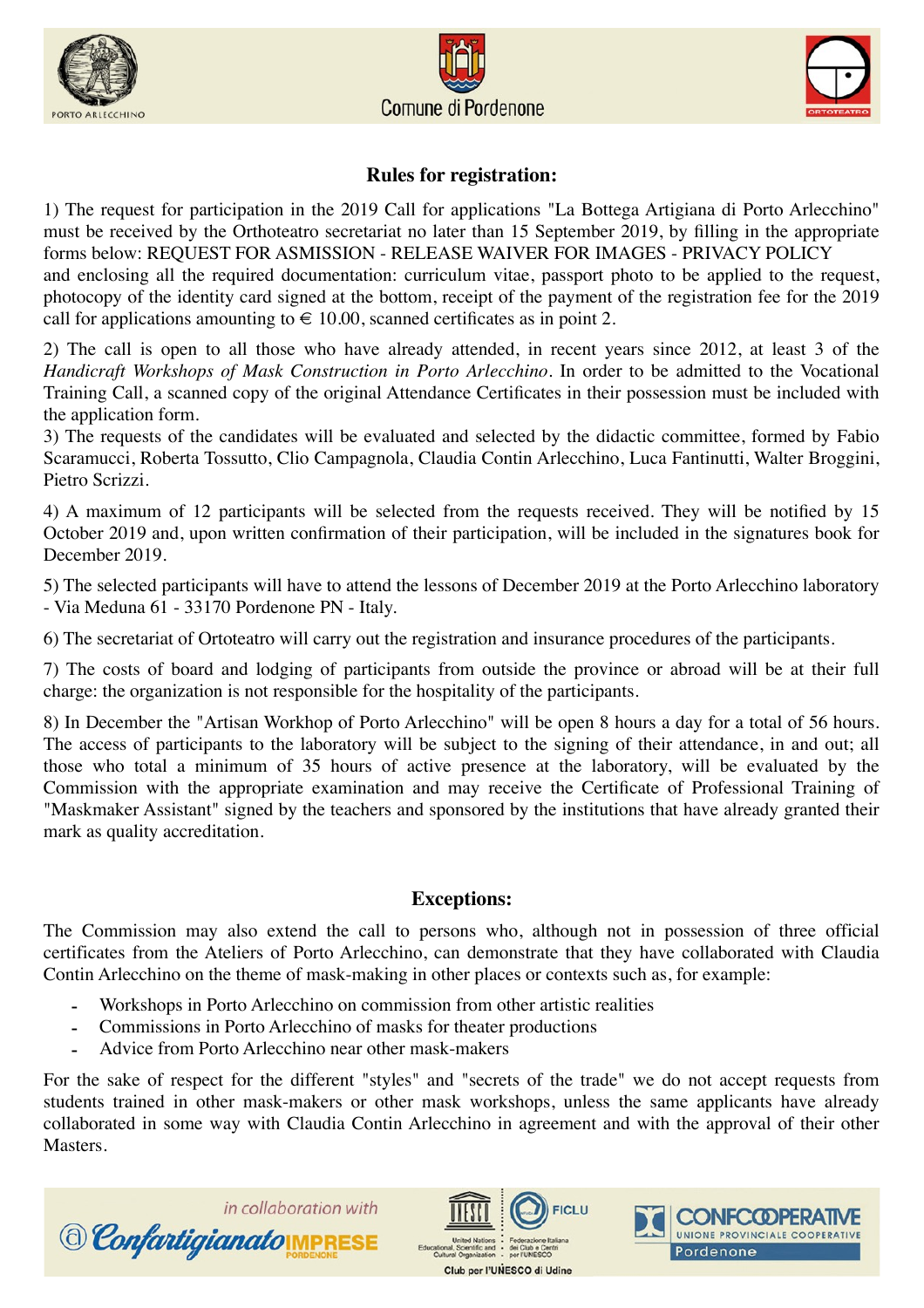





#### **Costs and registration procedures:**

The in-depth workshop of December 2019 will be totally free except for the fee of  $\in$  10.00 for registration fees, to be paid to the secretariat of Orthotheatre at the time of registration to the Call (see instructions in **Payments**).

The filled in and signed application form, together with all the required annexes, must be sent by email to the address: [staff@portoarlecchino.com](mailto:staff@portoarlecchino.com)

> The selected candidates will have access to the Porto Arlecchino laboratory. The entry fee will not be refunded if the candidate is not selected.

#### **Information, registration, contacts:**



COURSE LOCATION **PORTO ARLECCHINO Via Meduna 61 - 33170 Pordenone PN - Italy info: cell. +39.340.3739958 - +39.342.1675465 web.Site: [www.portoarlecchino.com](http://www.portoarlecchino.com/)**

SENDING OF THE REQUEST FOR ADMISSION **e.mail: [staff@portoarlecchino.com](mailto:staff@portoarlecchino.com)**



ADMINISTRATIVE ORGANISATION **ORTOTEATRO soc. coop. Headquarters: Centro Culturale Aldo Moro Via Traversagna, 4 - 33084 Cordenons PN - Italy tel. +39.0434.932725 - fax +39.0434.931551 - cell. +39.348.3009028 e.mail: [info@ortoteatro.it](mailto:info@ortoteatro.it)** - **web.Site: [www.ortoteatro.it](http://www.ortoteatro.it/)**

**Payments and fees:**

The payment of the registration fee of  $\epsilon$  10.00 must be made by bank transfer with reference in the Purpose: **Porto Arlecchino Bando Formazione 2019** *+ Name of Applicant*

> to the bank account registered to Ortoteatro Società Cooperativa Friulovest Banca - IBAN IT50 Q088 0564 8500 0400 6100 755





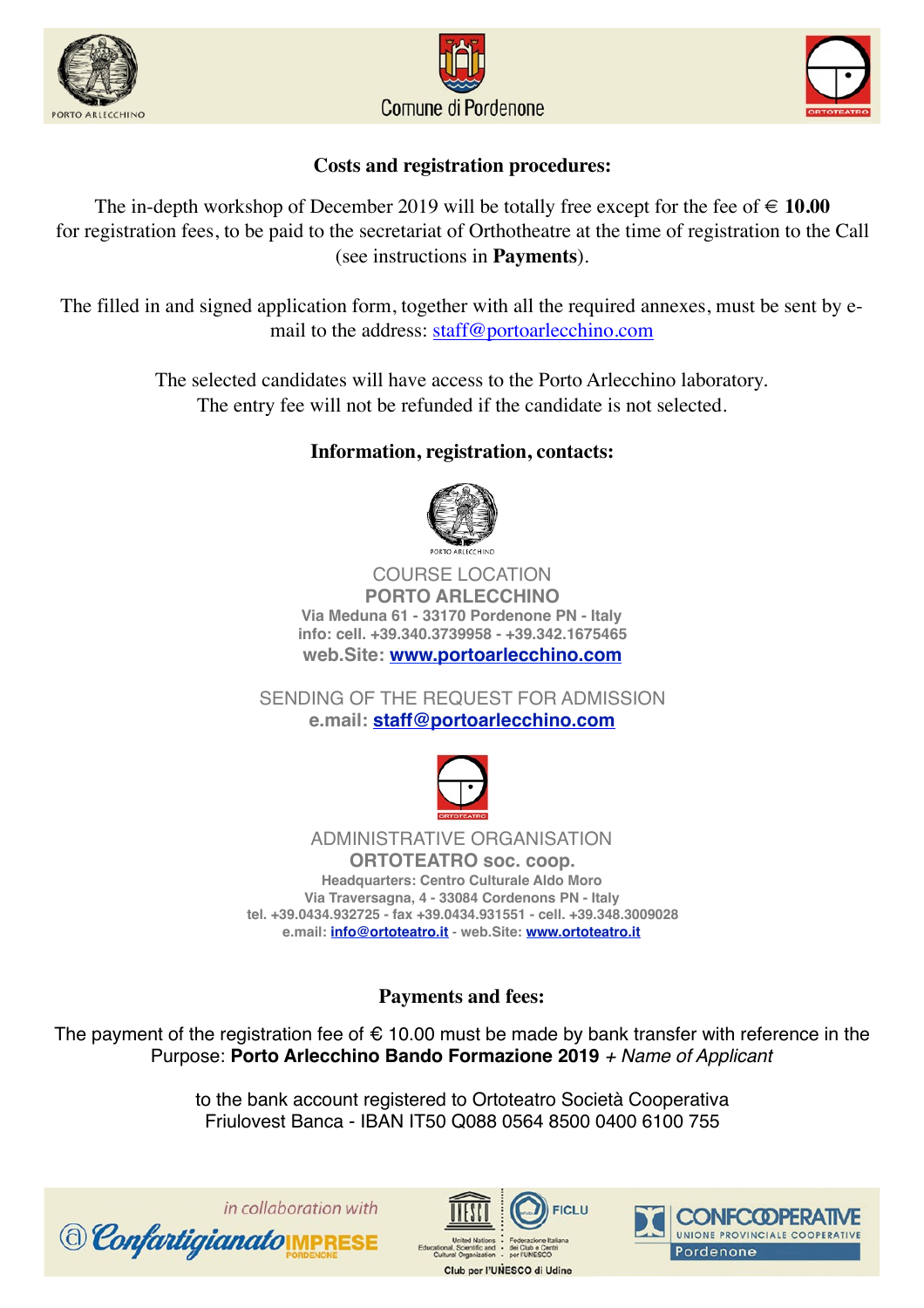



#### **APPLICATION FOR ADMISSION**

*FOR THE ATTENTION OF THE EXAMINING COMMITTEE* 

*to the Management of ORTOTEATRO Soc. Coop. Via Traversagna, 4 33084 Cordenons - PN - Italy* 

*to the Management of PORTO ARLECCHINO Via Meduna, 61 33170 Pordenone - PN - Italy*



applica fototessera

#### **Subject: Application for admission to "The Artisan Workhop of Porto Arlecchino" Laboratory for the vocational training of "Maskmakers Assistants" 2019**

*forms to be downloaded, filled in, signed and sent by e-mail to [staff@portoarlecchino.com](mailto:staff@portoarlecchino.com)*

| I, the undersigned             |  |
|--------------------------------|--|
| Place and date of birth        |  |
| Nationality                    |  |
| Residence: street/place-No     |  |
| Zip Code - City - Prov - State |  |
| Fiscal Code                    |  |
| Tel. / Mobile.                 |  |
| e-mail                         |  |

ASK for admission to the intensive course of Vocational Training **"Maskmakers Assistants"**  which will be held at the Laboratory Porto Arlecchino in Via Meduna, 61 in Pordenone, Italy, in December 9 to 15, 2019.

DECLARES BELOW OWN RESPONSIBILITY pursuant to and in accordance with Art. 76 of DPR 445/2000 No 445:

- to be in possession of civil and political rights

© Confartigianato IMPRE

- to accept without reservation the conditions laid down in this call for proposals

#### ANNEXES PROVIDED

- csigned copy of a valid identity document, front and back (required)
- artistic curriculum containing professional experiences (necessary)

in collaboration with

- scanned Porto Arlecchino Atelier certificates previously obtained (required)
- a letter of motivation (optional but useful for assessing the application)
- certification of payment of the registration fee for Call 2019 equal to  $\epsilon$  10.00 (required)

| signature (readable and full) | parent in charge or guardian, in the case of a minor |  |  |
|-------------------------------|------------------------------------------------------|--|--|
|                               |                                                      |  |  |
|                               |                                                      |  |  |
|                               |                                                      |  |  |
|                               |                                                      |  |  |
|                               |                                                      |  |  |
|                               |                                                      |  |  |



Club per l'UNESCO di Udine

FICL LI

**CONFCODPERATI** 

Pordenone

UNIONE PROVINCIALE COOPERATIVE